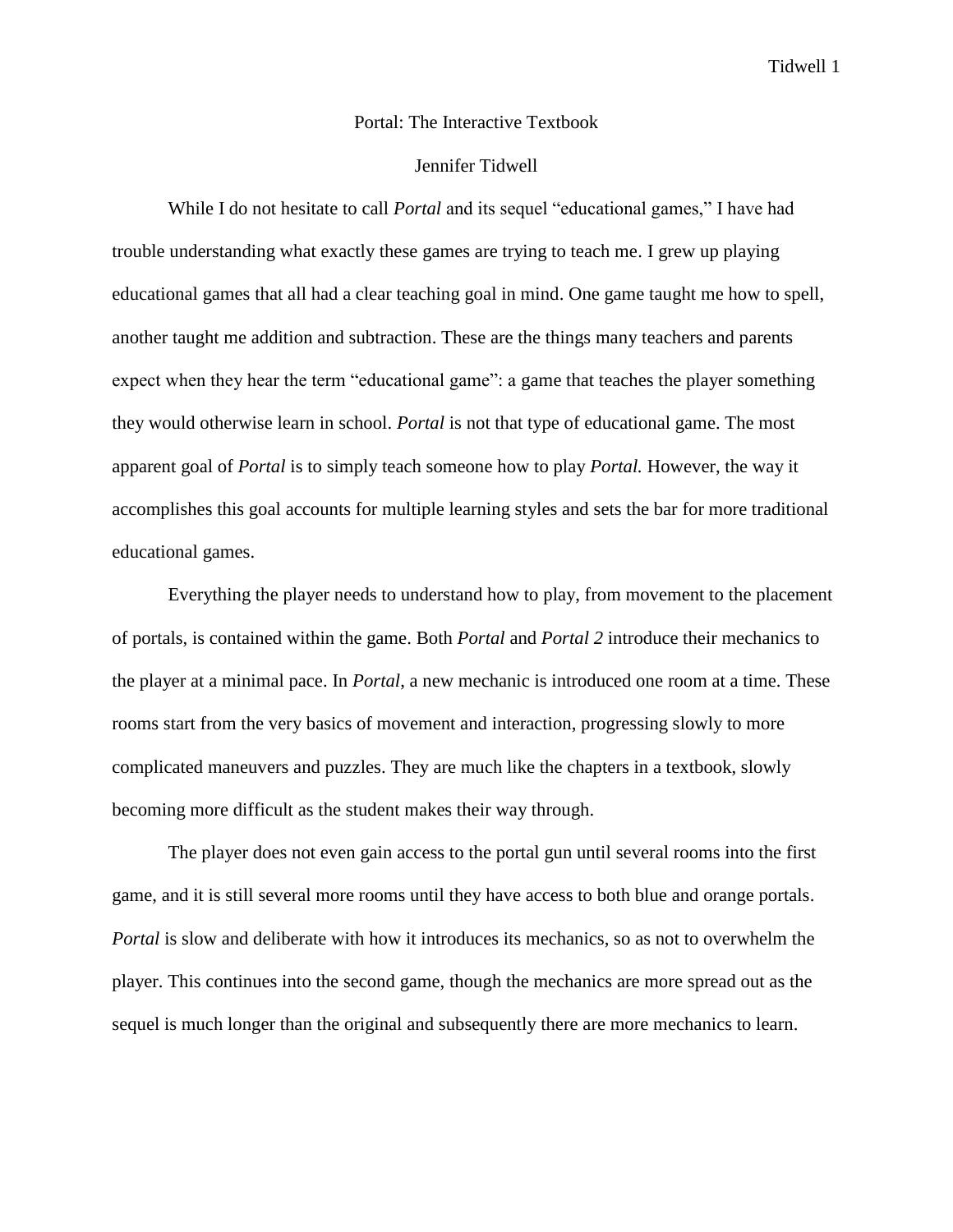Sound also plays a role in teaching the player as the mechanics stack up. The voice over of characters like GLaDOS, Wheatley and Cave Johnson not only build the story, but also give context to Aperture's inventions as the player is introduced to them. They tell the player just what purpose a new mechanic performs. This is an effective teaching method that introduces, then reinforces the lesson and allows the player time to master this single step, before adding an additional obstacle and repeating the process over again. Once again, this slow pacing does not overwhelm the player, but gives them enough challenge to keep them learning and solving puzzles.

It is possible to grasp the idea of what you are supposed to do without listening to GLaDOS's instructions because of the thorough visual models each game provides. Although I had already beaten the first game with the sound on several years ago, for the purpose of this research I chose to play again with the sound off. Without sound, it becomes easier to appreciate the other design elements chosen to guide the player. Both *Portal* games use minimalist environment design to outline the learning objectives of each room. At the start of most test chambers, pictographs are placed at the entrance to indicate to the player what challenges the chamber holds. If the test chambers are the chapters of a textbooks, these pictographs would be a chapter's learning objectives.

Once the player is inside a test chamber, pictographs continue to guide the player towards the solution, should they need an extra push. The environment art is also an important guide. The textures of surfaces were portals can be placed stand out against those where they cannot. In the second game, this texture variance extends even further as the player is sent deeper underground to older and more dilapidated sections of the environment. The surfaces that yield the best results for solving puzzles will be cleaner than those around it, or might have an extra coating of paint,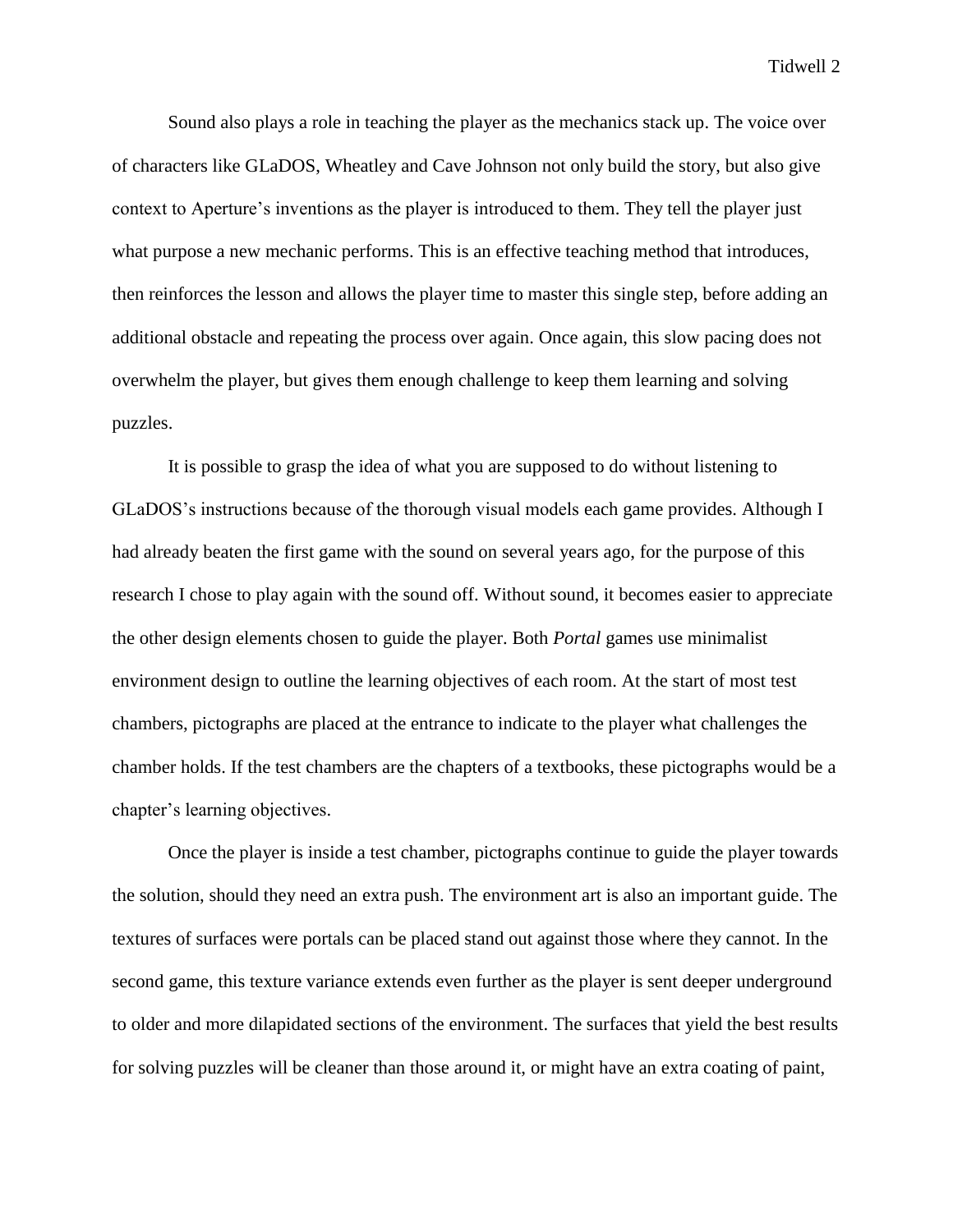indicating it can and is meant to be used. This trains the player to look for these variances and use them to their advantage.

If the player knows how to spot these hints, the intended solutions become more apparent. While there is always one entrance and one exit, the game provides the player with a bit of leeway when it comes to finding the path. Each test chamber is filled with the tools a player needs, but it is up to them to decide how they want to proceed. Finding the strategies that work best also helps the player in the latter sections of each game. These final sections serve to bring together every lesson into one, so the player can prove what they have learned.

Neither game comes with health or character traits for the player to monitor. There is simply the entrance, exit, obstacles and tools. These are the only things the player needs to be mindful of. This makes feedback quite simple. Reaching the exit means the player has understood the puzzle and its intended solution. Death simply means that they have done something wrong, and should try again. Death is not a significant obstacle as it only sets the player back in time a few moments. Most of the larger rooms even have checkpoints, so very little progress is ever lost. It never feels like the player is punished for failure. In terms of the story, no characters ever remark on a player's mistake or death. Characters only remark if a player is successful, providing positive feedback. If GLaDOS makes a snide remark, that means a player is on the right track.

Another method of feedback provided in *Portal 2* are the sound effects that come when a proper sequence is performed. For example, early levels in *Portal 2* require the strategic use of "aerial faith plates", which propel the player through the air. Usually the solution requires consecutive use of multiple faith plates. As the player is propelled from one plate to the other, the accompanying sound effect grows louder and higher pitched, indicating the player has gone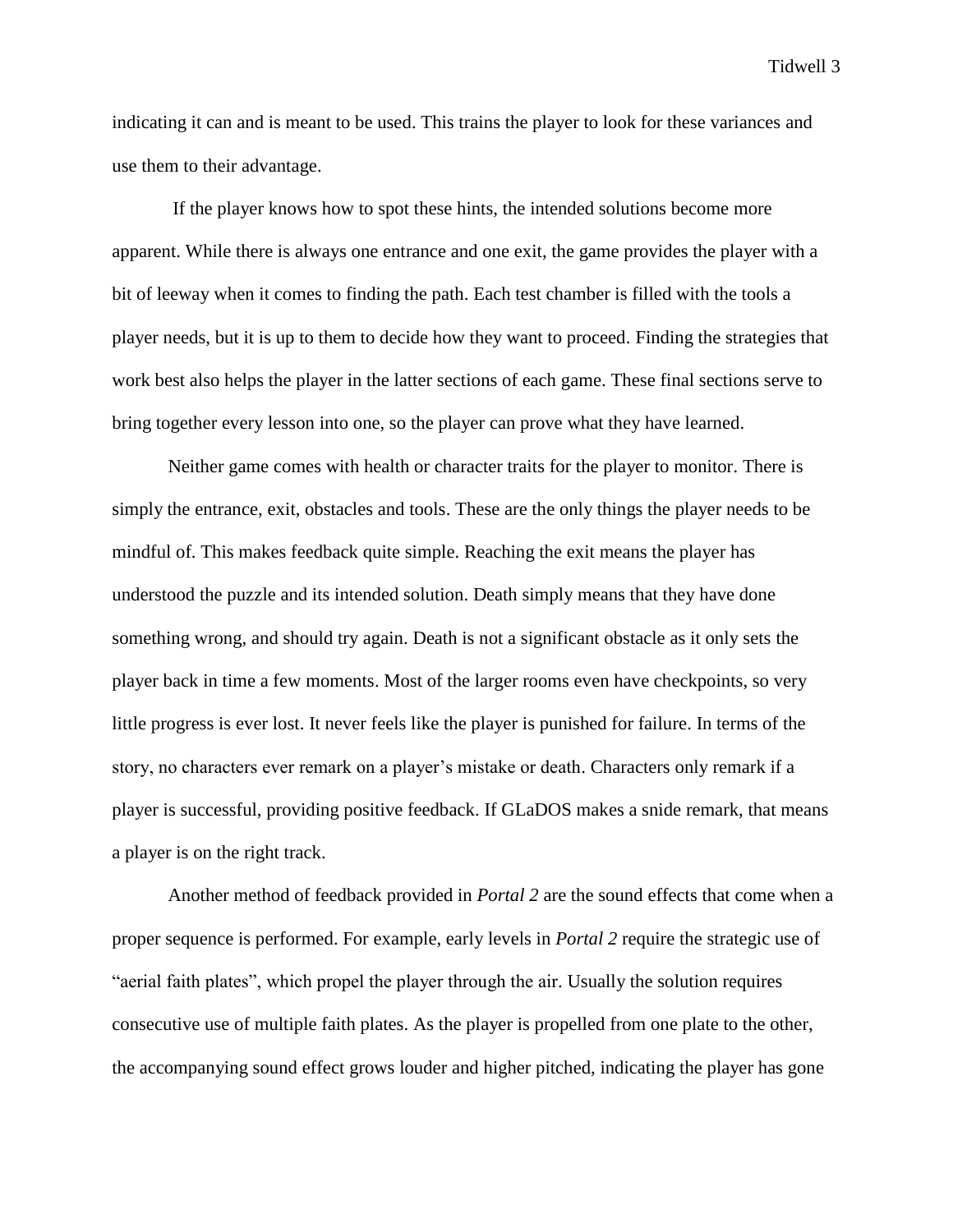farther in the sequence. It is a small but interesting addition that I feel adds a level of excitement to the player's progress. It is also another example of the game accounting for players that learn better through both sound and positive feedback.

None of these extensive visual and audible hints would mean anything without a form of assessment. The most obvious form of assessment is the player's own success: reaching the next chamber and the next test of their skills. It is the standard every player must reach to prove to themselves, or to anyone watching else, that they have learned the very basic skills the game is trying to teach. This is one of the most interesting aspects of educational games that other tools for teaching do not have: you can only move forward if you reach this standard of success. In an ordinary textbook, there is nothing to stop the reader from turning the page. Here, in this virtual textbook, if the student fails any assessment they are unable to move forward.

In addition, both games offer achievements for reaching certain moments of the game. Minor moments of exploration can also warrant achievements, which encourages the player to use the portal mechanic in interesting ways. Although my time with *Portal 2* focused primarily on the single player campaign, there are many achievements worth mentioning that are tied to the cooperative campaign. These achievements, such as *Portal Conservation Society* and *Triple Crown* not only test your understanding of the game, but your accuracy, speed and communication with another player. Achievements allow the player to test skills above the usual standard of success.

*Portal* and *Portal 2* may not teach the player anything practical from an academic perspective, like chemistry or history, but they do teach. They show what educational games are capable of, and what they can accomplish that many traditional classrooms cannot. The *Portal*  series uses its environment, soundscape, story and interactivity to engage the player in an